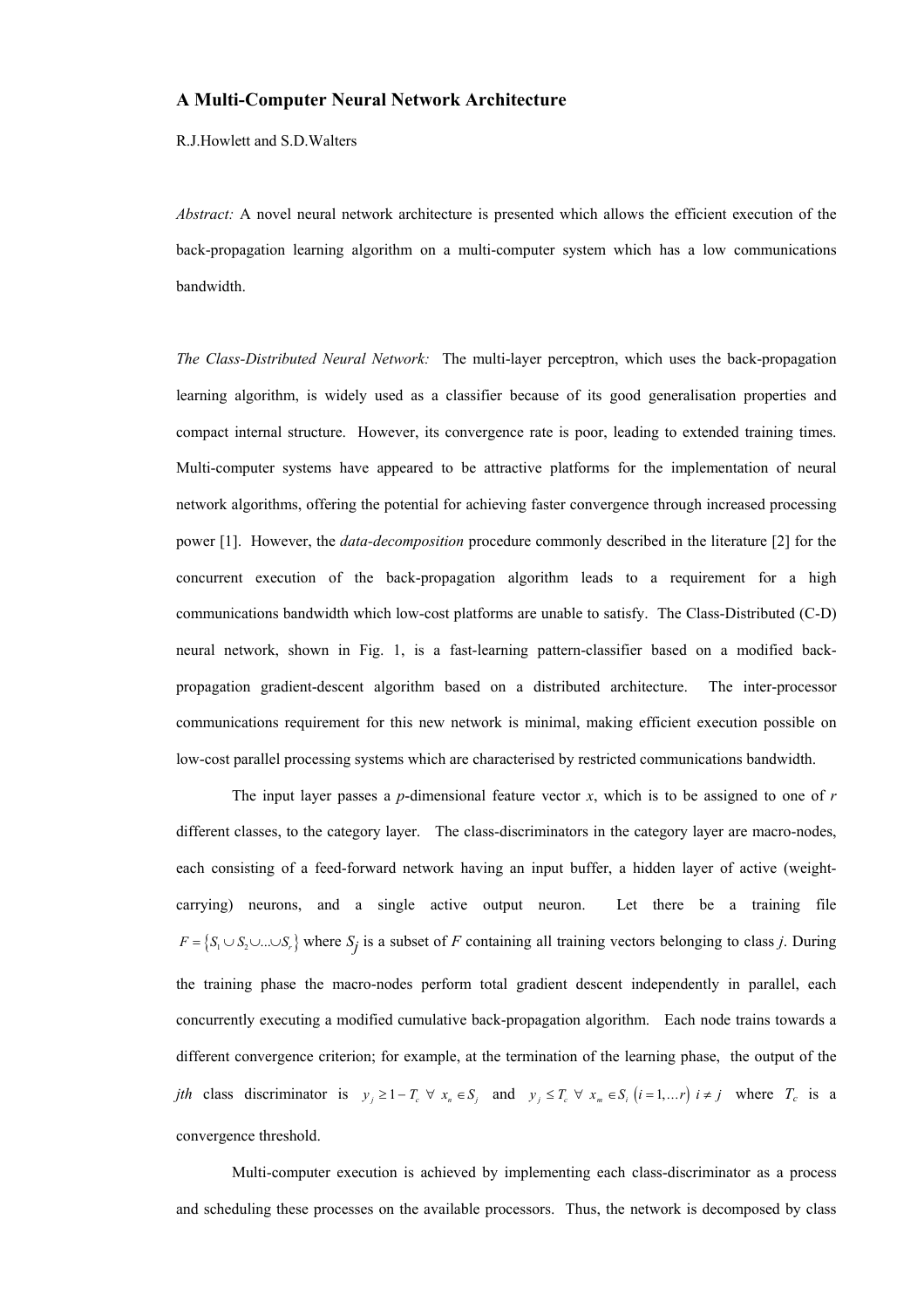and for this reason it is termed a *Class-Distributed* network. The inter-processor communications requirement consists merely of the distribution of the training vectors and collation of the output values. As this is negligible, wide communications bandwidth is not required and the choice of inter-connection topology does not influence performance.

*Experimental evaluation of the C-D network:* The air-fuel ratio (AFR) in a gasoline-fuelled internalcombustion engine is a quantity which must be maintained accurately at its *stoichiometric* value of 14.7:1 for engine operation which is efficient and has low exhaust emissions. However, this is made difficult by the unavailability of sensors at economic cost. The C-D network was evaluated as part of a *virtual sensor* system which estimated the AFR from other combustion data. The aim of the experiments was to compare the convergence time and accuracy of the C-D network with that of a monolithic MLP in this context.

The experimental work was conducted using a single-cylinder 98.2cc capacity four-stroke engine. The time varying voltage at the spark plug was recorded for values of AFR of stoichiometric and stoichiometric ±10% at a fixed value of engine speed and load torque. Training files were constructed from 250 spark voltage records corresponding to each lambda value, pre-processed and compressed into 12-element input vectors each associated with a 3-element output vector. Similar test files were constructed using data which had not been used during training. The execution platform was based on 166MHz Intel Pentium II processor nodes connected by a low-bandwidth (approximately 1.0 Mbyte/s) network.

Fig. 2 shows the convergence times the for C-D network compared with the monolithic network for different numbers of hidden nodes when the above training files were used. The iteration time and time to convergence of each class-discriminator is considerably lower than for a comparable MLP network executing on a serial processor (termed here a *monolithic* network). The weights in both types of network are adjusted by adding to them a *delta-weight* proportional to the neuron error. In a monolithic network, the error in element *q* of the hidden layer is related to the output  $X_q$ , the weight between the hidden and output layers,  $W_{qr}$ , and the output layer error  $E_r$ , by:-

$$
E_q\left[hid\right] = X_q\left[hid\right]\left(1 - X_q\left[ hid\right]\right) \sum_{r=0}^R \left(E_r\left[ out\right]\right) W_{qr}\left[ out\right] \tag{1}
$$

In the C-D network, however, the single output node results in the less computationally onerous procedure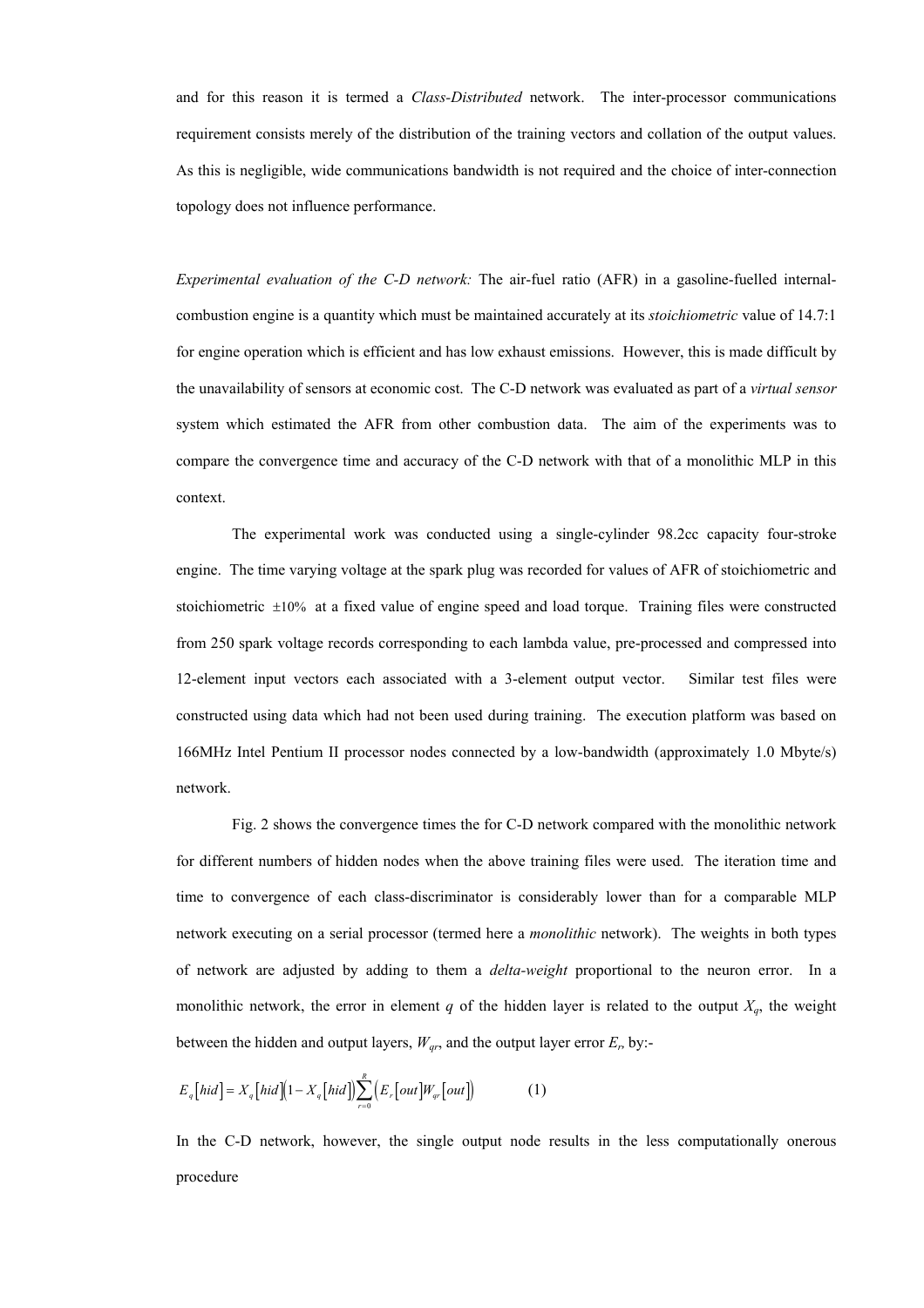$$
E_q\left[hid\right] = X_q\left[hid\right]\left(1 - X_q\left[hid\right]\right)\left(E\left[ out\right]W_r\left[ out\right]\right) \tag{2}
$$

resulting in a lower per-iteration time during training than a monolithic network.

A second reason for the improved convergence rate of the C-D network is that the number of hidden neurons required by each class-discriminator is often less than that needed by the monolithic network. This parameter is dependant on the problem domain and the topology of the input space [3], but the number of hyper-planes needed to define a single region in input space is in many cases fewer than the number needed to separate multiple regions. Further, the number of weight adjustments needed for the network to converge from its random start condition in weight space, to the desired convergence condition, is statistically likely to be lower where there are fewer weights. For similar reasons, the C-D network achieves faster recall than an equivalent monolithic network.

The *speed-gain* is defined as the ratio of the times-to-convergence of the monolithic and C-D networks,  $g_m = t_m / t_{cd}$ . Table 1 shows that in the case of this application,  $g_m$  increases marginally with network size, while Table 2 shows that these is little appreciable difference in the classification capabilities of the two networks. Thus, the C-D network achieves a clear speed improvement over the monolithic network during training with no classification penalty.

If the monolithic network had been decomposed onto the multi-computer system by the datadecomposition method, instead of by class-distribution, the speed improvement which was obtained is defined as the *speed-up*,  $g_s = t_m / t_{dd}$ , the ratio of times-to-convergence of the monolithic network and the data-decomposed network. The maximum theoretical value of speed-up obtainable with three processors is 3.0. However, previous studies have shown that with this size of network and the available communications bandwidth, communications saturation is likely to reduce the practically achievable speed-up to unity or less [4] when the data decomposition method is used. Given these constraints, the comparative speed improvement which was achieved by the C-D network is very attractive.

*Conclusion:* The C-D neural network architecture, offers faster training and recall when executed on a multi-computer platform. The inter-processor communications requirement is negligible, permitting efficient execution on parallel processing system with a low communications bandwidth.

R.J.Howlett and S.D.Walters (*Engineering Research Centre, University of Brighton, Moulsecoomb, Brighton, BN2 4GJ, UK)*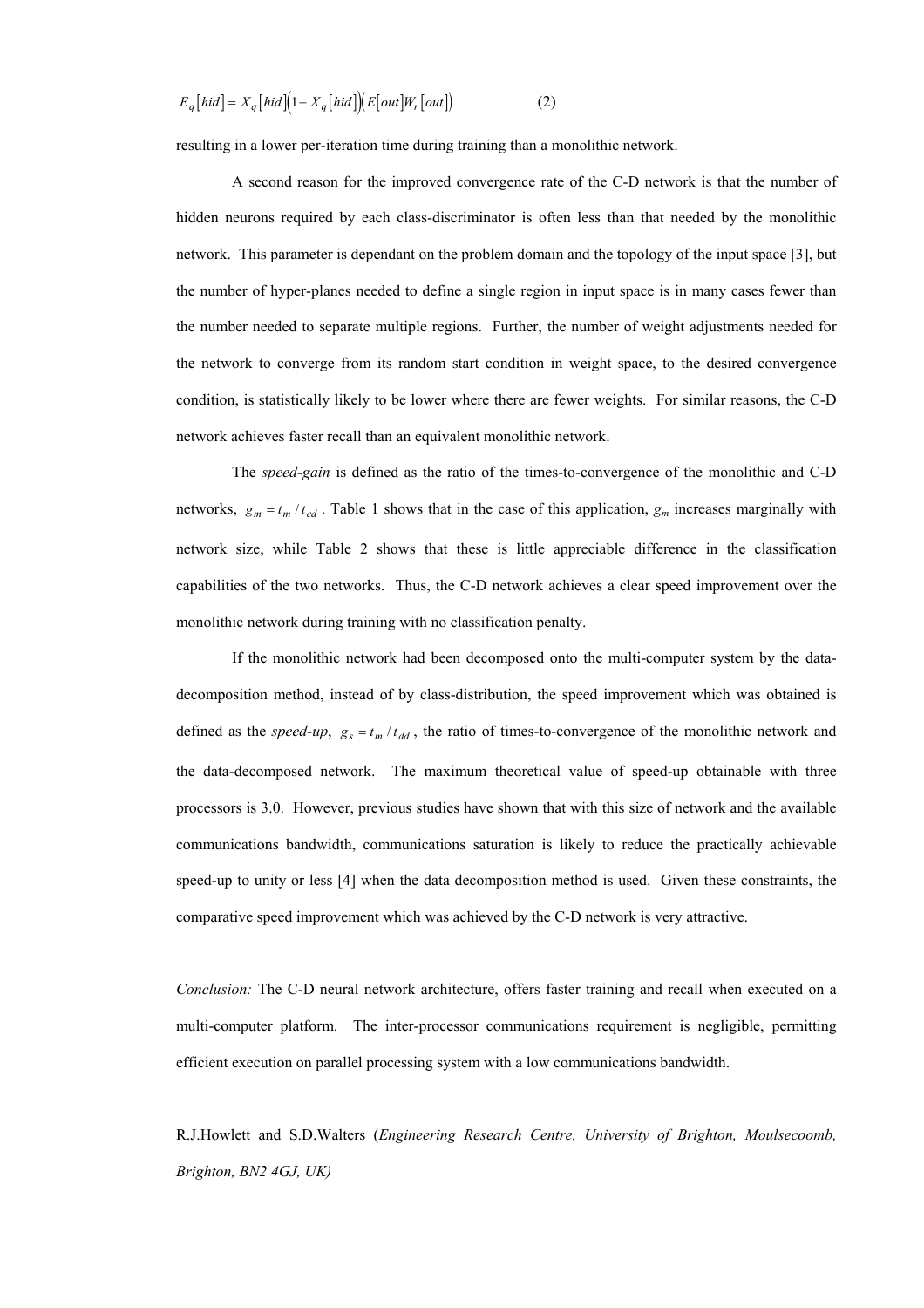## **References**

[1] McLOONE, S. and IRWIN, G.W.: 'Fast parallel off-line training of multi-layer perceptrons', *IEEE Trans. on Neural Netw.,* 1997, **8**, (3), pp. 646-653

[2] YAMAZAKI, K., KANATANI, T., WANATANABE, T., AND TOKUMARU, H.: 'Parallelization of back-propagation learning using several interconnection networks on a multi-Transputer system', *in* GREBE, R (Ed.): 'Transputer Applications and Systems' (IOS Press, Amsterdam, 1993), pp.668-680.

[3] HUSH, D.R., HORNE, B. AND SALAS, J.M. 'Error surfaces for multilayer perceptrons'. *IEEE Trans. on Systems, Man and Cybernetics*., **22**, (5), pp.1152-1161. 1992.

[4] HOWLETT R.J., 'A distributed neural network for machine vision'. (PhD Thesis. University of Brighton. 1995).